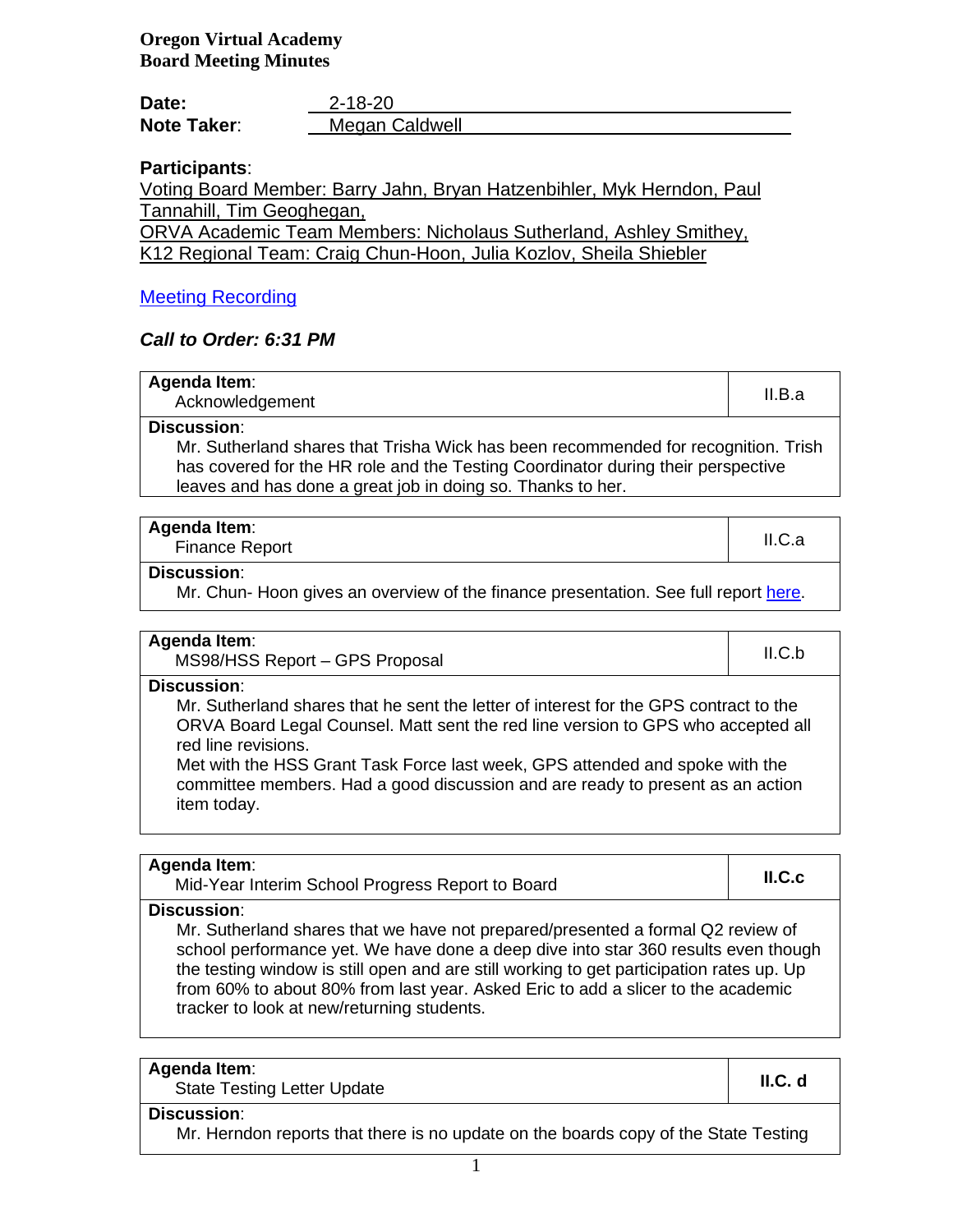Letter to families.

| <b>Agenda Item:</b><br>Employee Handbook/Parent Student Handbook                                                                                                                                                                                                                                                                                                                                                                                                                                                                                                                                                                                               | II.C.e-f        |
|----------------------------------------------------------------------------------------------------------------------------------------------------------------------------------------------------------------------------------------------------------------------------------------------------------------------------------------------------------------------------------------------------------------------------------------------------------------------------------------------------------------------------------------------------------------------------------------------------------------------------------------------------------------|-----------------|
| <b>Discussion:</b><br>Mr. Sutherland shares that there are 2 policies to share with the board's legal counsel.<br>The first one is a PTO share policy. Matt advised to hold off to find more information.<br>The second one was the re-entry policy. Matt advised to hold off to find out ODE's<br>take on the policy to ensure we are not denying enrollment and violating student<br>rights.                                                                                                                                                                                                                                                                 |                 |
|                                                                                                                                                                                                                                                                                                                                                                                                                                                                                                                                                                                                                                                                |                 |
| <b>Agenda Item:</b><br>Data Dashboard Update - Student Achievement                                                                                                                                                                                                                                                                                                                                                                                                                                                                                                                                                                                             | II.D.a.         |
| <b>Discussion:</b><br>Mr. Jahn shares that Megan will place excel trackers in a folder to be shared with the<br>board. Will need to use oregonva.org account in order to view files.<br>Mr. Jahn requests that Ms. Martin get oregonva.org email access to those board<br>members who do not have them and/or the members who cannot access due to<br>password issues.                                                                                                                                                                                                                                                                                         |                 |
| <b>Agenda Item:</b><br>Ed Evaluation Process update                                                                                                                                                                                                                                                                                                                                                                                                                                                                                                                                                                                                            | II.D.b          |
| <b>Discussion:</b><br>Mr. Jahn shares that the subcommittee met with Mr. Sutherland. Mr. Sutherland will<br>have his self eval to the board by April 1 <sup>st</sup> . The board will have a compilation sent out<br>by April 15 <sup>th</sup> , and then will meet in Executive Session and will have a result but the<br>$21^{st}$ .                                                                                                                                                                                                                                                                                                                         |                 |
| Agenda:<br>Report from 1/29/20 meeting in Salem                                                                                                                                                                                                                                                                                                                                                                                                                                                                                                                                                                                                                | II.D.c          |
| <b>Discussion:</b><br>Mr. Jahn shares the shared link to a quick asses page regarding what ORVA and to<br>set accountability and common language.<br>Mr. Herndon shares about the common misconception that ORVA isn't a real school.<br>ORVA is a real school with different challenges than that of a brick and mortar school.                                                                                                                                                                                                                                                                                                                               |                 |
| <b>Agenda Item:</b><br><b>Policy Update</b>                                                                                                                                                                                                                                                                                                                                                                                                                                                                                                                                                                                                                    | <b>II.</b> D. d |
| <b>Discussion:</b><br>Mr. Herndon share there are no updates at this time. Need to follow up with Mr.<br>Stucky to see if there are any updates.                                                                                                                                                                                                                                                                                                                                                                                                                                                                                                               |                 |
| <b>Agenda Item:</b><br><b>COSA Conference Report</b>                                                                                                                                                                                                                                                                                                                                                                                                                                                                                                                                                                                                           | II.D.f          |
| <b>Discussion:</b><br>Mr. Herndon shares about his experience at the COSA Conference in January. The<br>topic was budgeting and was invited to participate. Took away though understanding<br>of the funding model and unsure if we are taking full advantage of it. Need to have a<br>sit-down meeting with NBSD to find out how we can get more money from SPED.<br>Need to cooperate with NBSD to do so.<br>Mr. Herndon shares that he would like to work on the pay scale in order to keep our<br>teachers.<br>Mr. Jahn shares that Matt has requested a proposal for a sick leave bank. Will work<br>to gather policies from other schools for reference. |                 |